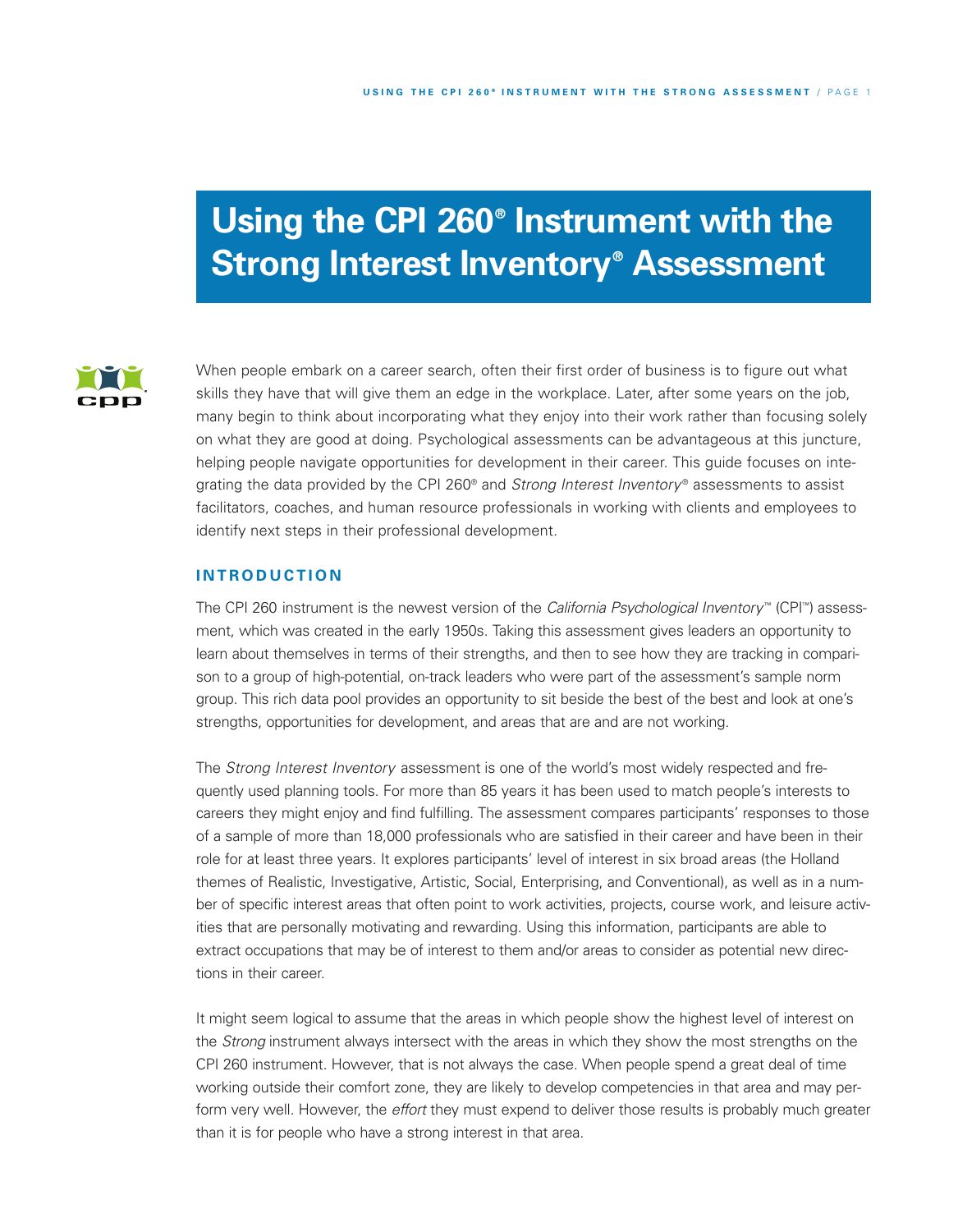When using the CPI 260 and *Strong* assessments together, first look at your client's results on the *Strong* Personal Style Scales (PSSs). Then compare those results with your client's list of strengths from the CPI 260 assessment and look for overlap. The rationale for taking this approach stems from the idea that people's style dictates how they use their competencies—i.e., what their competencies will look like in terms of behavior. Furthermore, understanding personal style shines a light on the places where people may need to stretch outside their comfort zone to reach the results they seek in terms of performance and maximizing their potential.

The *Strong* PSSs are

- Work Style
- Learning Environment
- Leadership Style
- Risk Taking
- Team Orientation

Each of the following sections looks at one of the *Strong* PSSs and explores its relationship to the scales and leadership characteristics of the CPI 260 assessment.

## **W O R K S TY L E**

The role of talent management professionals is to coach clients in areas that may need development. Knowing clients' work style can help you identify tasks or functions that may require more of their conscious attention because they don't come as naturally as those that relate to their natural style. Looking at their strengths and development opportunities from the CPI 260 assessment in combination with their work style from the *Strong* assessment enables clients to see the impact of their behavior in terms of both how people perceive them and how they manage relationships within and through the work they do. When you are coaching clients, use the questions below to identify areas of comfort and places where they will have to challenge themselves to think and act differently.

If clients' work style indicates that they clearly prefer working alone, ask them the following questions:

- How comfortable are you with projects that give you a great deal of visibility in the organization? Have you looked for these kinds of projects to try to promote your work?
- Do you have a tendency to isolate yourself from others because you feel you can be more productive working alone? How do you make sure people have all the information they need from you to do their job well?
- On projects that require a high degree of collaboration, how do you balance your time and energy so that you can meet with others to work together on the project while also meeting your needs?
- When you are making decisions and arriving at solutions, do you feel confident about what you have done, or do you prefer to double-check your work with someone else?
- Do you have the relationships necessary to generate buy-in on new ideas and projects? How do you connect with people to share your ideas?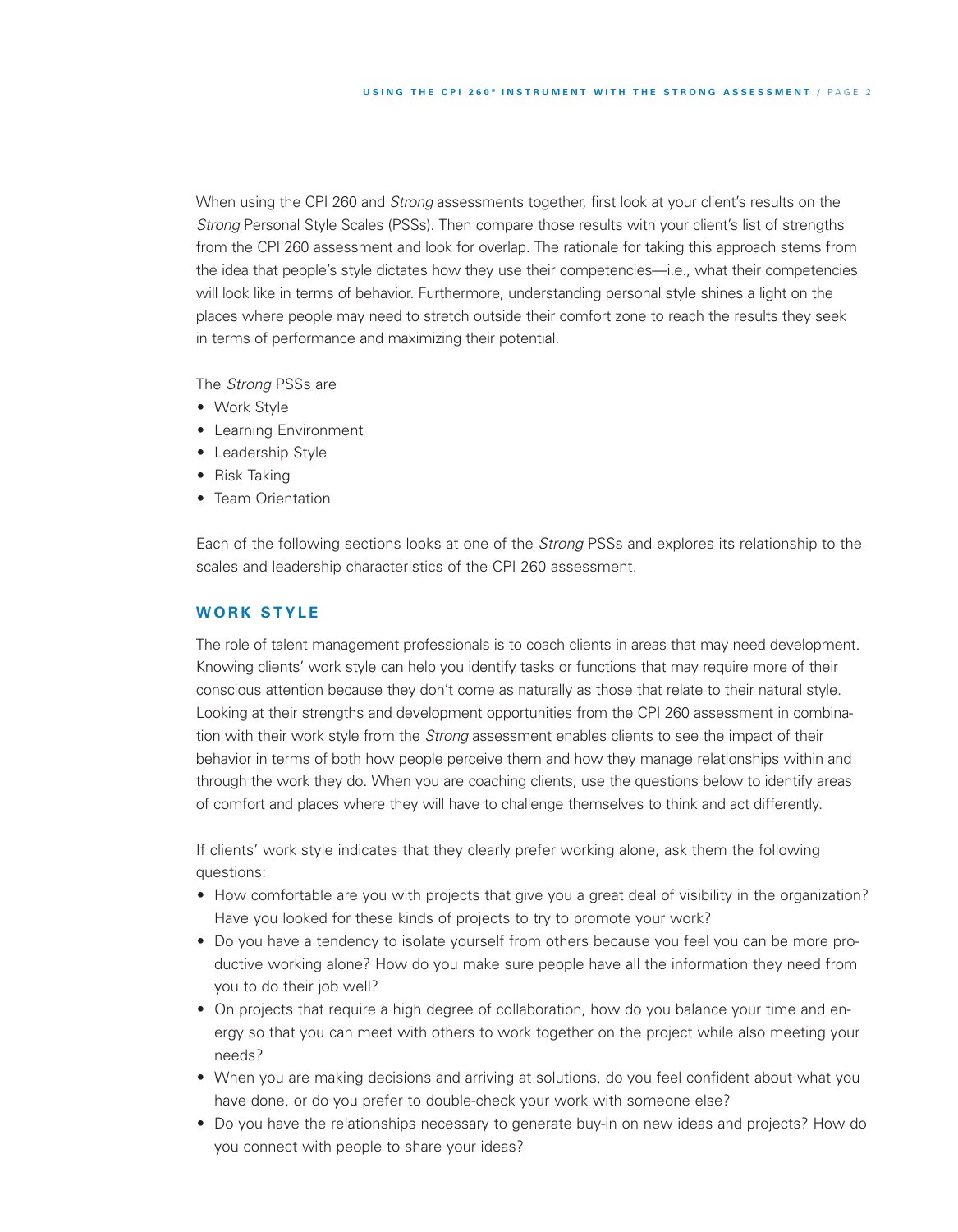If clients' work style indicates that they clearly prefer working with others, ask them the following questions:

- Have people complimented your ability to be productive when working with others? Do you leave meetings feeling like there are defined action steps and prescribed tasks for you to manage?
- Are there times when you learn as much by listening as by contributing ideas and thoughts about the work you are doing?
- Do you seem to have more conversations that are personal or professional? Do you strike a good balance between networking and being productive when you are connecting with others?
- Have you been able to navigate the interpersonal political landscape well? Do you know to whom you need to go when there is something specific you need to accomplish?
- How do you use your influence within the organization? Are you able to get buy-in from key players to implement projects that interest you?

## **L E A R N I N G E N V IR O N M E N T**

People's learning style influences how they retain and apply information. The two sides of the Learning Environment scale on the *Strong* assessment have to do with practical versus theoretical learning. Both are necessary in most corporate environments if one is to excel and achieve. Depending on how the person you are working with scored, there are certain scales on the CPI 260 instrument that interact with learning. Next, we will look at how the CPI 260 leadership characteristics (combinations of scales) relate to people's learning style on the *Strong* instrument.

#### **Self-awareness: Self-acceptance (Sa) and Empathy (Em) scales**

*Relationship to learning style:* Identifies the extent to which people can be honest about and reflect on the efforts they make to learn new information. In addition, people's Empathy score reflects the degree of tolerance and patience they may be able to draw on when working with others who have a different approach to learning.

#### **Self-control: Self-control (Sc) and Social Conformity (So) scales**

*Relationship to learning style:* Speaks to how likely people are to act impulsively, which may affect their ability to stay focused on a concept and to think through a decision in terms of the impact or consequences of choosing one option over another.

#### **Resilience: Well-being (Wb) and Self-acceptance (Sa) scales**

*Relationship to learning style:* Indicates how easily people can bounce back after they have made a mistake or been embarrassed by providing incorrect information, and the extent to which they are able to follow through during difficult circumstances.

#### **Use of Power and Authority: Dominance (Do) and Self-control (Sc) scales**

*Relationship to learning style:* Shows how hard people are likely to push or drive to prove their point or to convince others of their perspective, and speaks to the methods they may use to gain influence within the organization.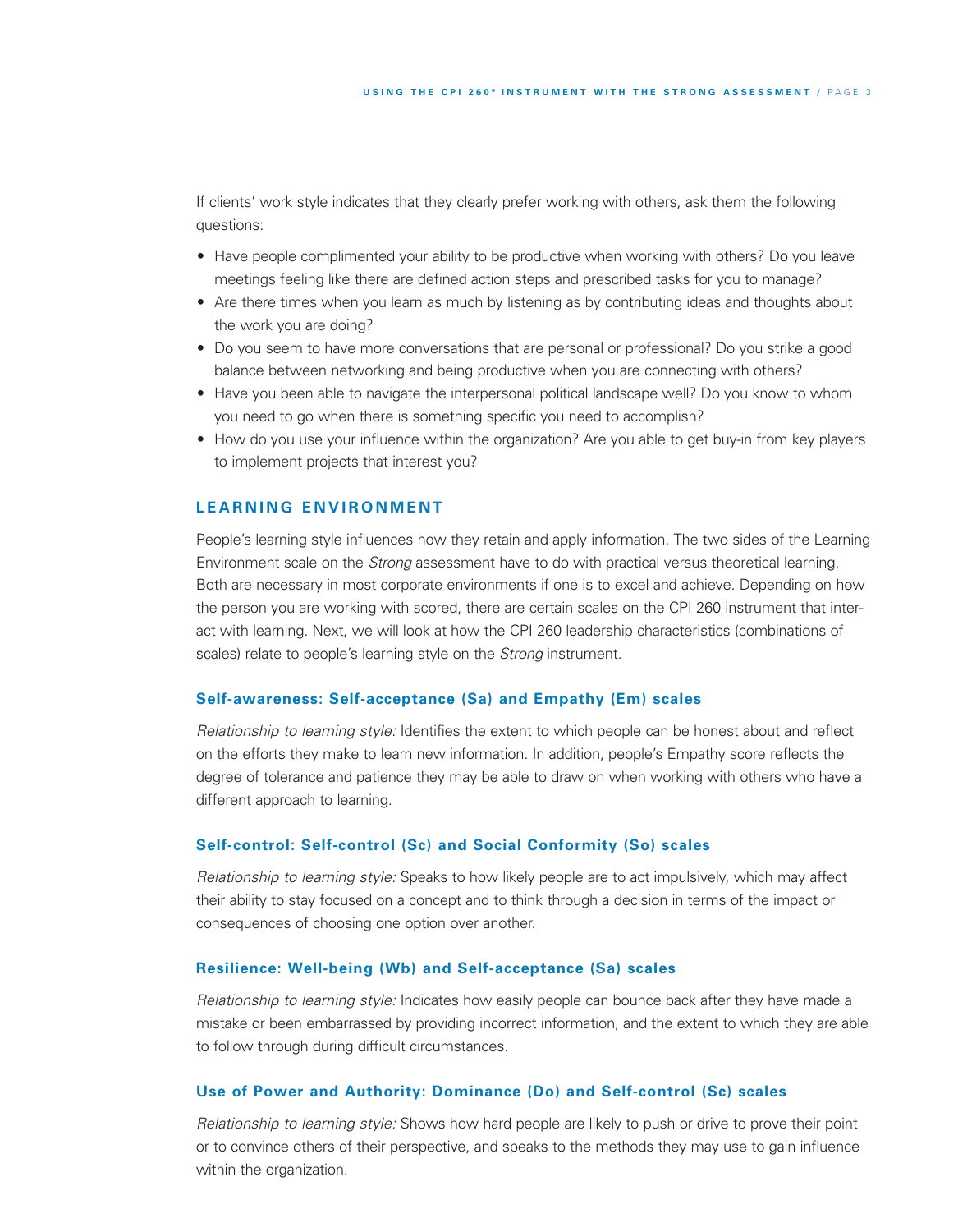# **Comfort with Organizational Structures: Social Conformity (So) and Achievement via Conformance (Ac) scales**

*Relationship to learning style:* Looks at how much people like to follow or challenge the rules and whether their general perspective tends to be more traditional or original. Also speaks to the level of structure people need to feel comfortable moving forward with decisions or taking action on tasks.

# **Responsibility and Accountability: Responsibility (Re) and Leadership (Lp) scales**

*Relationship to learning style:* Represents people's interest in sharing appropriate content and taking the time to master knowledge, as well as the drive to follow through with intentions around what they will accomplish and what they promise to deliver.

## **Decisiveness: Dominance (Do) and Independence (In) scales**

*Relationship to learning style:* Indicates whether people have confidence in their beliefs or need some collaboration to make a final decision. In addition, reveals how easily people can make an unpopular or difficult decision that will benefit the organization but may negatively affect the day-to-day lives of individual contributors.

#### **Interpersonal Skill: Sociability (Sy) and Amicability (Ami) scales**

*Relationship to learning style:* Reflects people's ability to network—the broader their network, the more access they have to those who can answer their questions. Furthermore, the degree to which people feel comfortable/enjoy being around others affects the scope of their potential and current relationships.

#### **Understanding Others: Empathy (Em) and Insightfulness (Is) scales**

*Relationship to learning style:* Explores people's ability to apply their learning to other situations and see other people's viewpoint. The ability to reflect on how others might feel increases understanding and tolerance of their perspective or position.

#### **Capacity for Collaboration: Tolerance (To) and Creative Temperament (Ct) scales**

*Relationship to learning style:* Reveals information about how open people are to seeing and using multiple ways of attaining knowledge. Creativity affects people's capacity to see beyond what currently exists and imagine what might be possible.

# **Working with and Through Others: Managerial Potential (Mp) and Independence (In) scales**

*Relationship to learning style:* Indicates people's ability to determine when to collaborate and when to direct based on their own competence and fund of knowledge for the situation. Part of the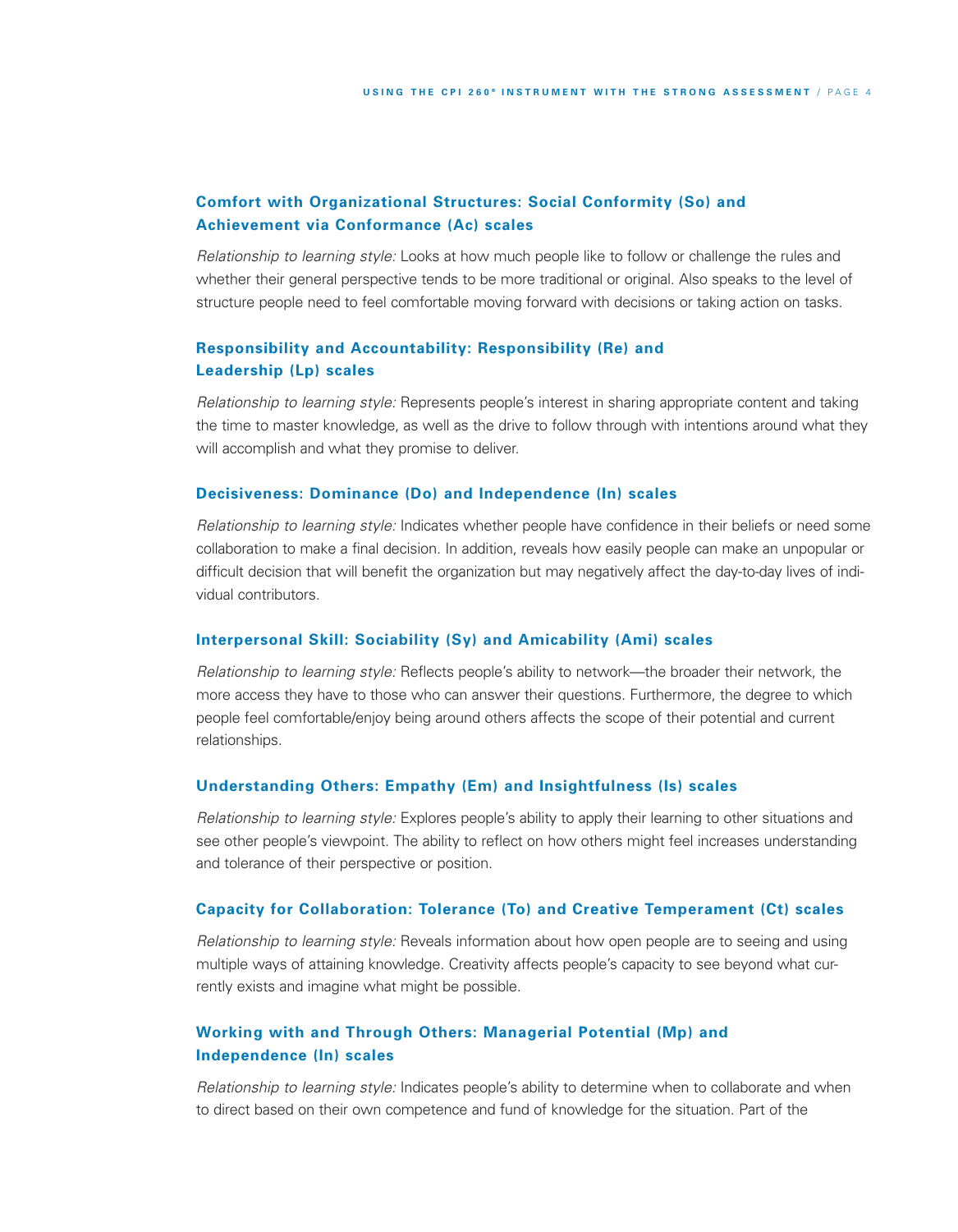balance between these two positions involves negotiating, persuading, and deciding to "take one for the team" at times to benefit others when full agreement has not been reached.

# **Creativity: Creative Temperament (Ct) and Achievement via Independence (Ai) scales**

*Relationship to learning style:* Assesses people's ability to think about what is possible and challenge the status quo to make something better. Creativity affects people's ability to integrate new knowledge and make something their own in terms of understanding how it applies to day-to-day professional functions.

## **Handling Sensitive Problems: Empathy (Em) and Dominance (Do) scales**

*Relationship to learning style:* Indicates people's ability to use emotional intelligence in understanding the people and relationships involved in managing a difficult situation or conflict. In the absence of some reflection on key players and their involvement in the conflict or situation, a leader may make decisions without considering the impact of interpersonal roles and relationships on productivity and morale.

## **Action Orientation: Sensitivity (Sn) and Flexibility (Fx) scales**

*Relationship to learning style:* Explores people's willingness to be open to various viewpoints or to take a stand and make a tough choice, as well as their ability to be flexible and open to changing course in light of new information that is presented.

#### **Self-Confidence: Leadership (Lp) and Independence (In) scales**

*Relationship to learning style:* Evaluates how much people trust what they know, and know how to ask about what they don't know. Sometimes knowing which questions to ask is as important as admitting that one does not have adequate knowledge with which to move forward and make an appropriate decision.

#### **Managing Change: Flexibility (Fx) and Self-control (Sc) scales**

*Relationship to learning style:* Involves the pursuit of the unknown and doing what it takes to attain knowledge in ambiguous situations. Another component of managing change is being able to control the desire to act prematurely when all the information needed to make a responsible decision is not yet available.

## **Influence: Dominance (Do) and Sociability (Sy) scales**

*Relationship to learning style:* Looks at people's ability to use their network to get buy-in from people in areas in which they have knowledge. Competency around subject matter contributes to one's ability to leverage knowledge and gain influence with peers, but relationships provide the confidence necessary to garner buy-in to support one's ideas.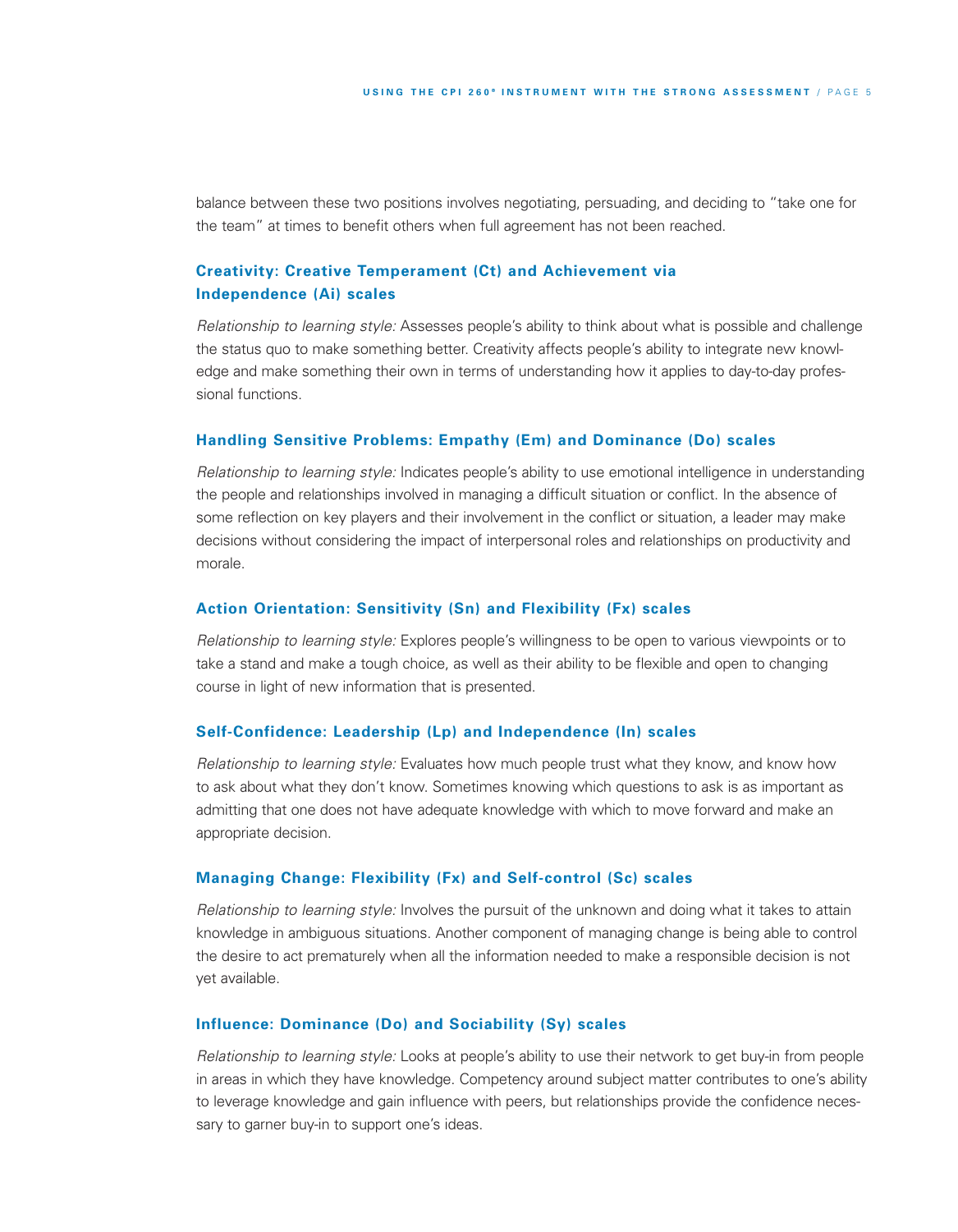# **Comfort with Visibility: Social Presence (Sp) and Capacity for Status (Cs) scales**

*Relationship to learning style:* Explores the extent to which people share knowledge only when it is needed or helpful, or seize opportunities to show others what they know. Individual contributors especially need to advocate for themselves by sharing their accomplishments and contributions so that people at all levels understand their value to the organization.

## **LEADERSHIP STYLE**

The next step is to examine leadership style on the *Strong* assessment and what certain scale scores on the CPI 260 assessment may reveal about it. People whose scores fall toward the left side of the Leadership Style scale tend to lead by example and to be less directive. Those who score toward the right side of the scale tend to direct and influence others with ease and generally are not afraid to share ideas that are outside the norm. Below are some of the leadership characteristics and scales on the CPI 260 instrument that influence leadership style and how that influence may be manifested.

## **Self-awareness: Self-acceptance (Sa) and Empathy (Em) scales**

People with a high score for Self-awareness on the CPI 260 instrument tend to be reflective and accountable for the actions they take and the decisions they make. Those with a low score may not see their impact on people or processes, and this can stall both their development and their progress within the organization.

#### **Self-control: Self-control (Sc) and Social Conformity (So) scales**

Having the capacity to stop and think about consequences is crucial to one's ability to influence others. People who are impulsive will likely find it difficult to get buy-in from others, as they may be seen as a loose cannon who operates without strategy.

#### **Dominance (Do)**

Leaders need to exhibit confidence and demonstrate their ability to make decisions independently if others are to respect their judgment. Balance is important here, however. Those who score very high on Dominance (above 70) can be too pushy or domineering, in which case people will avoid interactions with them and feel bullied.

# **Responsibility and Accountability: Responsibility (Re) and Leadership (Lp) scales**

Following up is important, especially on projects that have action steps and schedules attached to them. If people know that their leader will remember due dates and expect compliance, they are more likely to make the effort to complete projects on time. When a leader fails to acknowledge work after it is completed, the people involved may wonder why they rushed to complete it. Most leaders demonstrate responsibility and accountability by example so that they can model the behavior for others.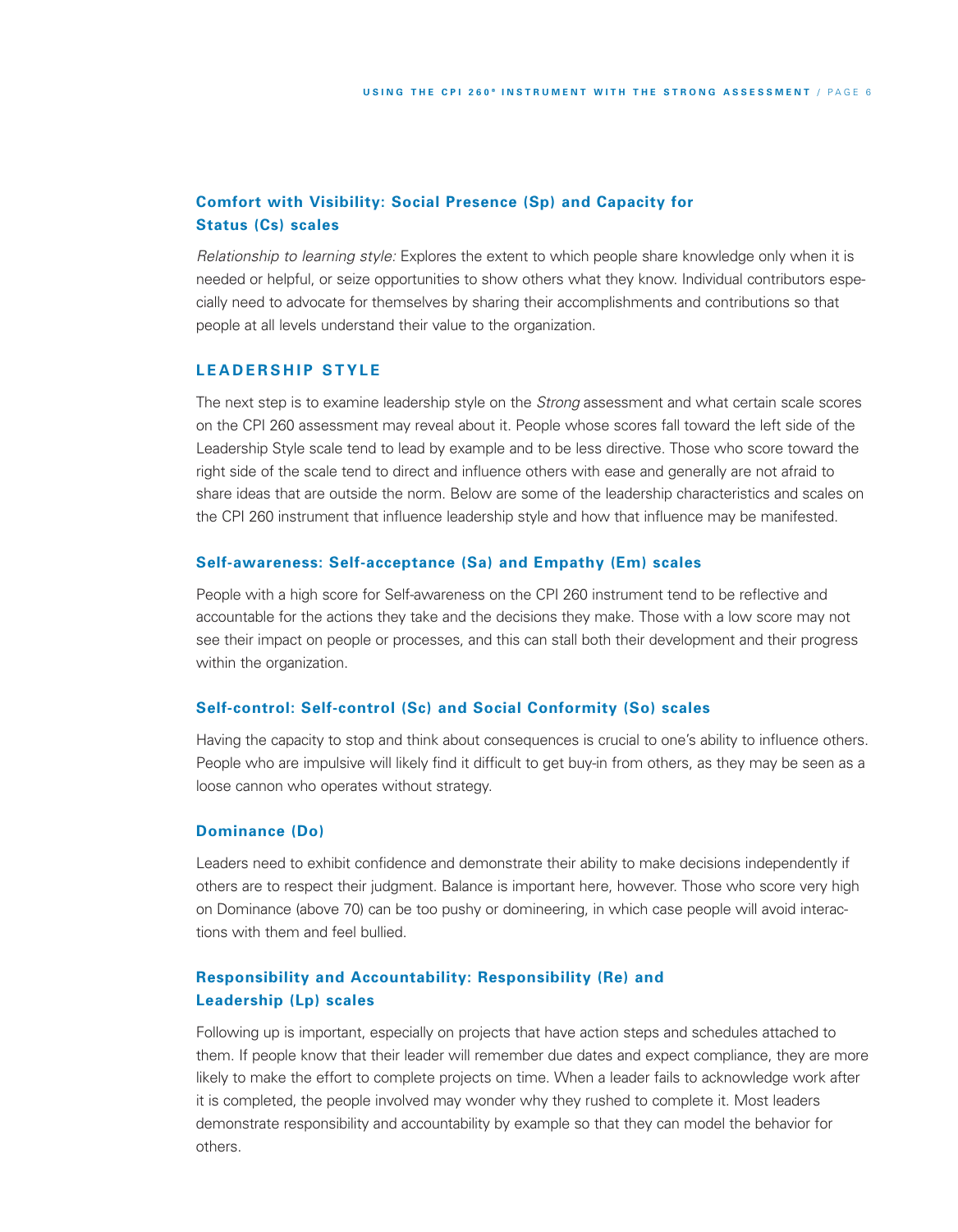#### **Decisiveness: Dominance (Do) and Independence (In) scales**

Making decisions, both independently and collaboratively, is a critical part of being a leader. Making tough decisions requires taking action and not being afraid if people don't like what you are suggesting. If leaders wait too long to make a decision or feel unable to act, they may in fact be unconsciously making a decision and missing an opportunity by not acting.

#### **Interpersonal Skill: Sociability (Sy) and Amicability (Ami) scales**

Now more than ever, people need to demonstrate the longevity of their leadership and the sustainability of their impact on others over time. Relationships are critical, and the way leaders speak to and treat people does not go unnoticed. As a matter of fact, people feel more inspired to act and to take calculated risks when they feel their leader is behind them. One of the more impactful things leaders can do with their direct reports is offer encouragement through specific praise about the actions they are taking.

## **Understanding Others: Empathy (Em) and Insightfulness (Is) scales**

Every leader needs to make an effort to imagine or hypothesize how people feel about who they are and the choices they are making in the workplace. A high score (above 60) on Empathy is indicative of an inclusive leader who considers the viewpoints of others. In addition, a high score on Insightfulness reveals an interest in others and what makes them tick. Both elements contribute to enhanced interpersonal skills.

# **Working with and Through Others: Managerial Potential (Mp) and Independence (In) scales**

Leadership requires a delicate balance between directing and collaborating, and an effective leader needs to be able to navigate both sides. There are times when choices need to be made independently, without additional viewpoints, and other times when collaboration is necessary. People who are not willing to examine their style of connecting with others may be ineffective as leaders.

# **Creativity: Creative Temperament (Ct) and Achievement via Independence (Ai) scales**

Most leaders have the ability to solve problems creatively and to bring in those who are talented at providing innovative solutions. Showing confidence and examining a challenge in terms of possible solutions is an important way to develop competence as a leader in directing others toward action.

## **Action Orientation: Sensitivity (Sn) and Flexibility (Fx) scales**

Most managers and executives score lower on the Sensitivity scale, which is as we would expect because leaders need to be able to make tough and sometimes unpopular decisions. At the same time, a degree of flexibility is expected in adapting to the changing needs of people and tasks.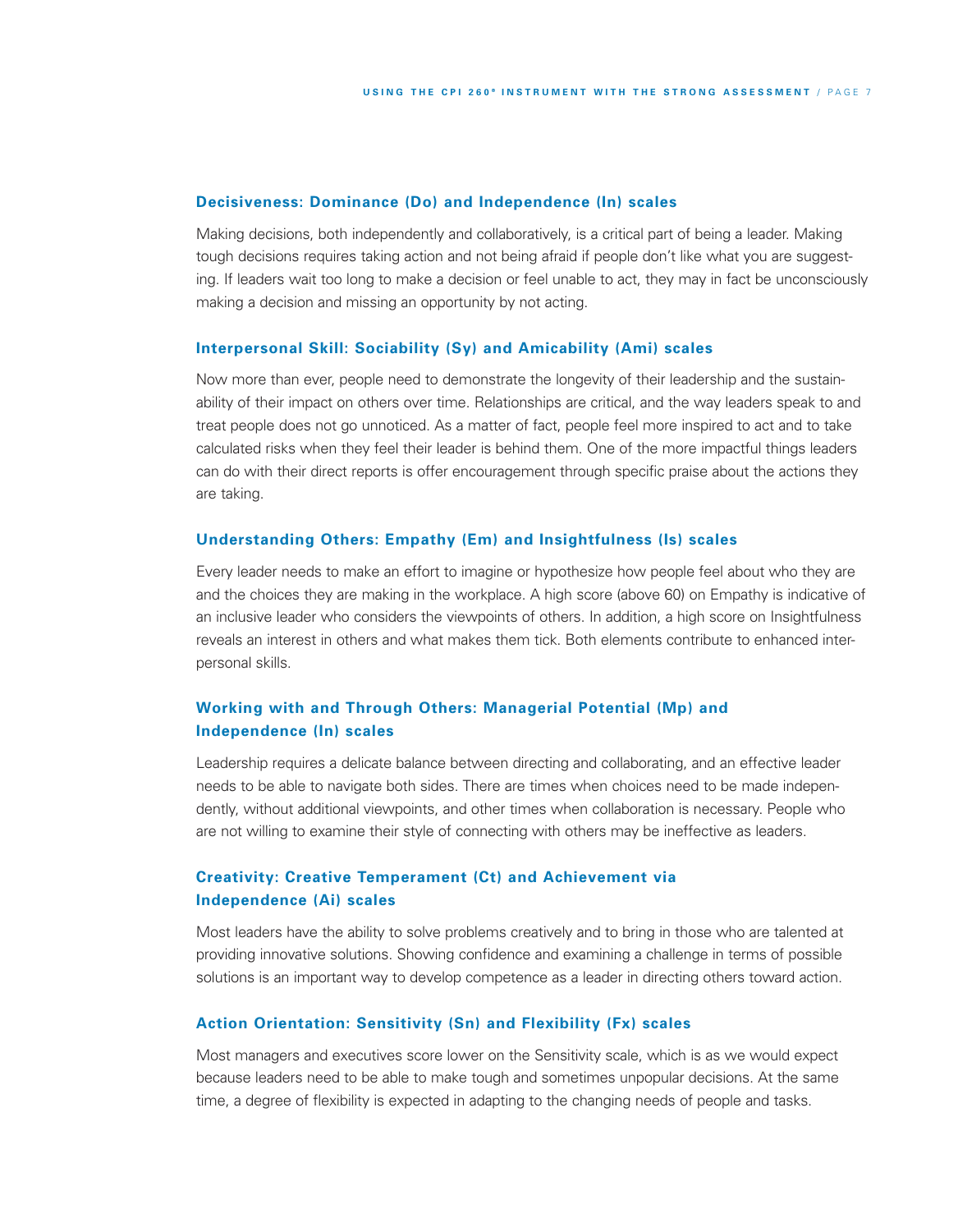## **Managing Change: Flexibility (Fx) and Self-control (Sc) scales**

With the world becoming a global marketplace and the economy challenging businesses at all levels, leaders are driven to produce the best results with minimal resources. Remaining resilient in the face of change gives leaders an edge and increases their ability to affect others positively by inspiring them to be flexible. Using the appropriate behaviors and actions according to the situation yields better results more consistently.

#### **Comfort with Visibility: Social Presence (Sp) and Capacity for Status (Cs) scales**

Leaders need to be able to appear in front of others with confidence to share their assurance. Showing up during successes is as important as taking responsibility around failures. The important thing is to be present and accountable for one's actions.

## **R IS K TA K I N G**

Two individual scales on the CPI 260 assessment are especially important when we consider a leader's approach to risk taking. The first is Self-control (Sc), which examines whether a person pauses before making a decision or dives in and acts impulsively. People who score above 50 on this scale tend to be more deliberate about their choices. Those who score below 50 tend to decide quickly about actions and consider their impact after the fact. The second scale, Flexibility (Fx), indicates how willing people are to embrace change and innovation. People who score above 50 on this scale tend to be more flexible and open to taking risks. Those who score below 50 may take a more regimented or calculated approach.

#### $TEAM$  ORIENTATION

The last PSS on the *Strong* instrument is Team Orientation. Here are some CPI 260 scales to consider in conjunction with the *Strong* Team Orientation scale when helping clients explore their approach to teamwork.

#### **Dominance (Do)**

People who score high (above 75) on this scale may hog the spotlight or take up a great deal of airtime in meetings. Ideally, leaders use their influence to share ideas and listen to the ideas of others. When people's Dominance score is too low (below 50), they may not speak up or share their ideas with team members.

#### **Sociability (Sy)**

People who score above 50 on Sociability tend to be drawn toward working with others and to enjoy the collaborative environment a team provides. People who score below 50 tend to work best behind the scenes and prefer to be individual contributors.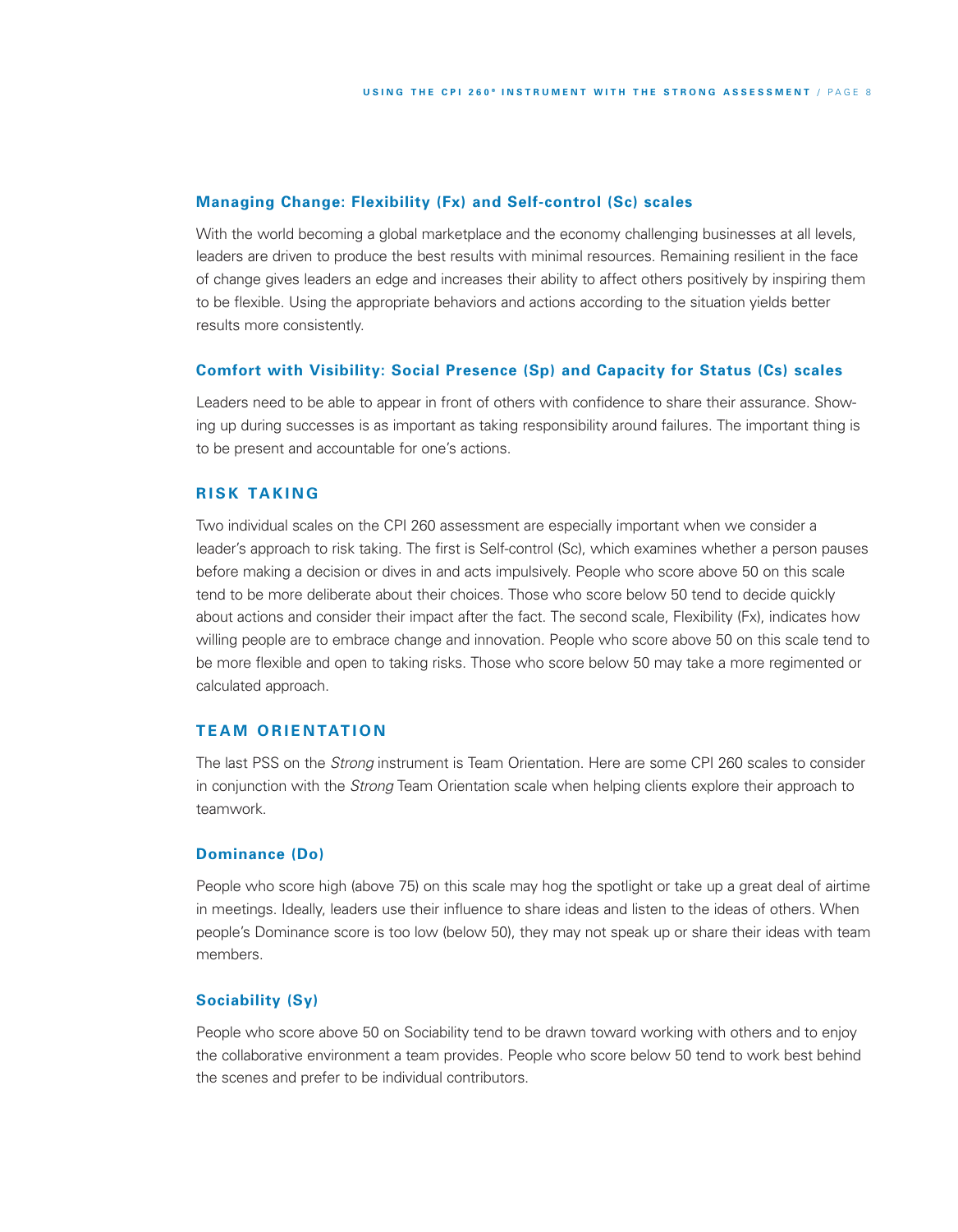## **Social Presence (Sp)**

People's Social Presence score reveals whether they tend to enjoy an audience and making an impact in front of others, or feel uneasy when they are the center of attention. High scorers (above 60) often feel comfortable sharing presentations or giving lectures. Lower scorers (45 and below) may be anxious about speaking to a group and may have to muster the courage to present their ideas.

## **Self-acceptance (Sa)**

People with a high Self-acceptance score are generally easy to work with on a team. They don't tend to take themselves or others too seriously, and they view constructive criticism as a means to improve. People with a lower score may feel less secure about their position on a team and may be absent from team discussions or when critical decisions need to be made. They may doubt their impact or think their contributions are not important.

#### **Empathy (Em)**

A high score on Empathy is a good sign that a leader tries to understand others' perspectives and function as a team player. Rather than becoming defensive or questioning, people with a high Empathy score hear feedback and consider what it means and how they can improve. In this way, they help the team move forward and model collaborative behavior for others.

#### **Responsibility (Re)**

Ideally, all team members hope to pull their own weight by making individual contributions that matter. A high score on Responsibility indicates that people take pride in their work, are accountable, and want to provide value for the team. When the score is lower, people may avoid or struggle with finishing tasks or doing their part for the team.

## **Flexibility (Fx)**

Whether people are open to trying new things or require a consistent path can affect the team environment. If they score low on Flexibility and are too rigid, they may cause tension or conflict on the team by pushing too hard. People who score high on this scale, on the other hand, may help the team move out of a rut if the members are afraid to take a risk. The important thing is to maintain an equilibrium between trying new things and enhancing the things that are working well so that people sense a balance without too much chaos in their work environment.

#### **Sensitivity (Sn)**

This score is important because it reveals how people tend to approach one another. A low scorer likely has a direct style and prefers straight talk, while a person with a higher score needs others to use tact and diplomacy when sharing news. In either case, people need to consider the impact of their style on the team so that communication is effective and the work can move forward and develop.